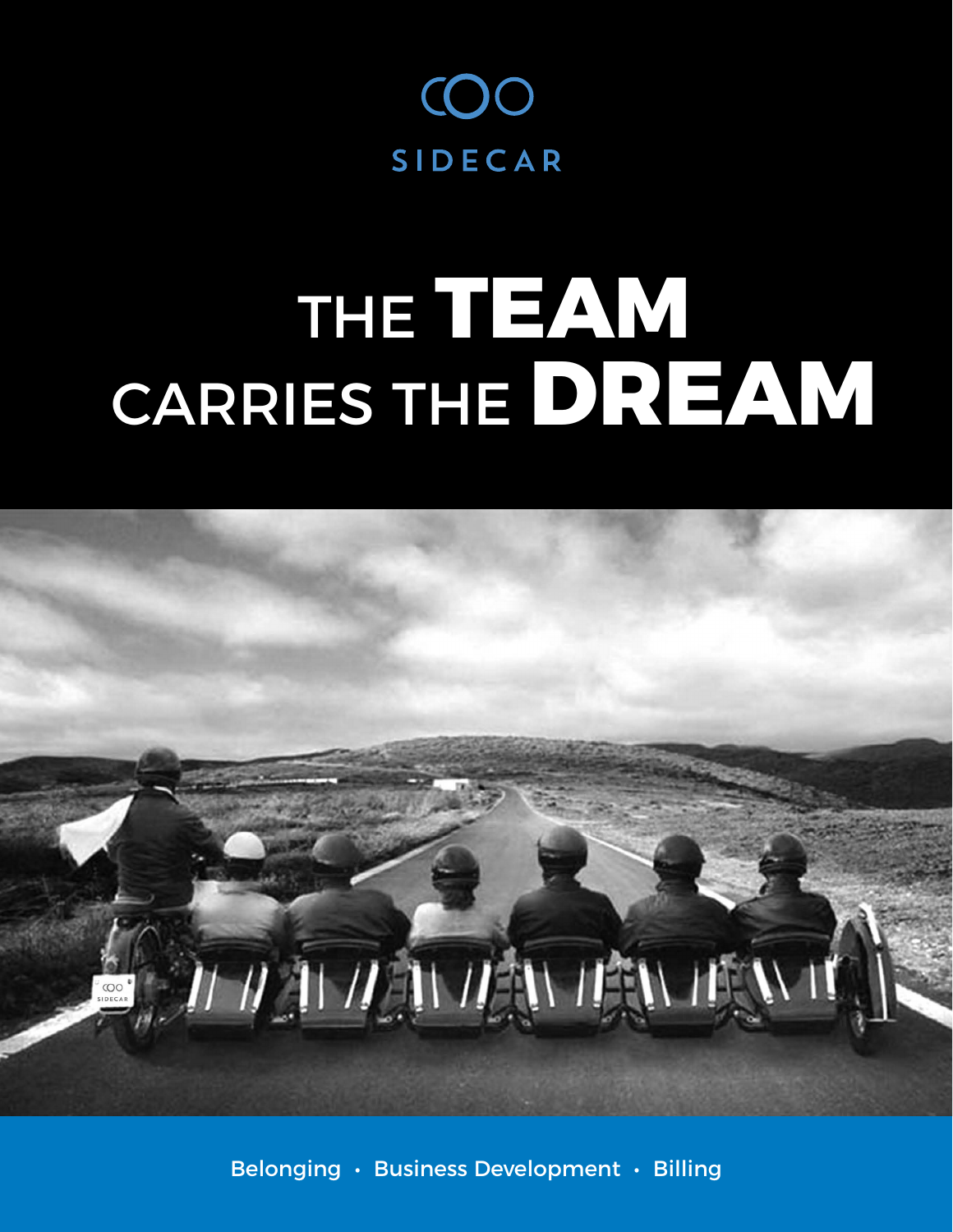#### THE TEAM CARRIES THE DREAM

In today's competitive marketplace it is vital that we recruit, select, and develop teams that carry out our vision for our businesses.

80 of some of the best business professionals (including over 20 billionaires) were asked the following question:

#### **"What makes a successful business?"**

Here's how they answered:

- **• 17% – Business Strategy**
- **• 20% – Execution**
- **• 11% – External Factors**
- **• 52% – People**

This group of business experts stated that the people that made up their businesses were the reason for their success. As business owners, the simple reality is that there is nothing in our lives that we spend more money on than the people that we employ. Need proof?

If you pay your employees in the range of \$15.00 to \$20.00 an hour you are investing between \$31,200 and \$41,600 a year in that member of your team. Outside of a home mortgage, where else in your life do you spend that kind of money?

I contend it is our responsibility and duty to take the investment we make in our people very seriously.

Steve Jobs said it best:

#### **"The secret to my success is that we've gone to exceptional lengths to hire the best people in the world. "**

 $\cdot 1$ 

In this document we will explore the key elements of a **World Class Team.**

We've identified 10 different strategies you can hone in on and develop to further improve your business's ability to recruit, hire, onboard, manage, and develop a World Class Team.

# **"The Who is more important than the what".**

Ray Dalio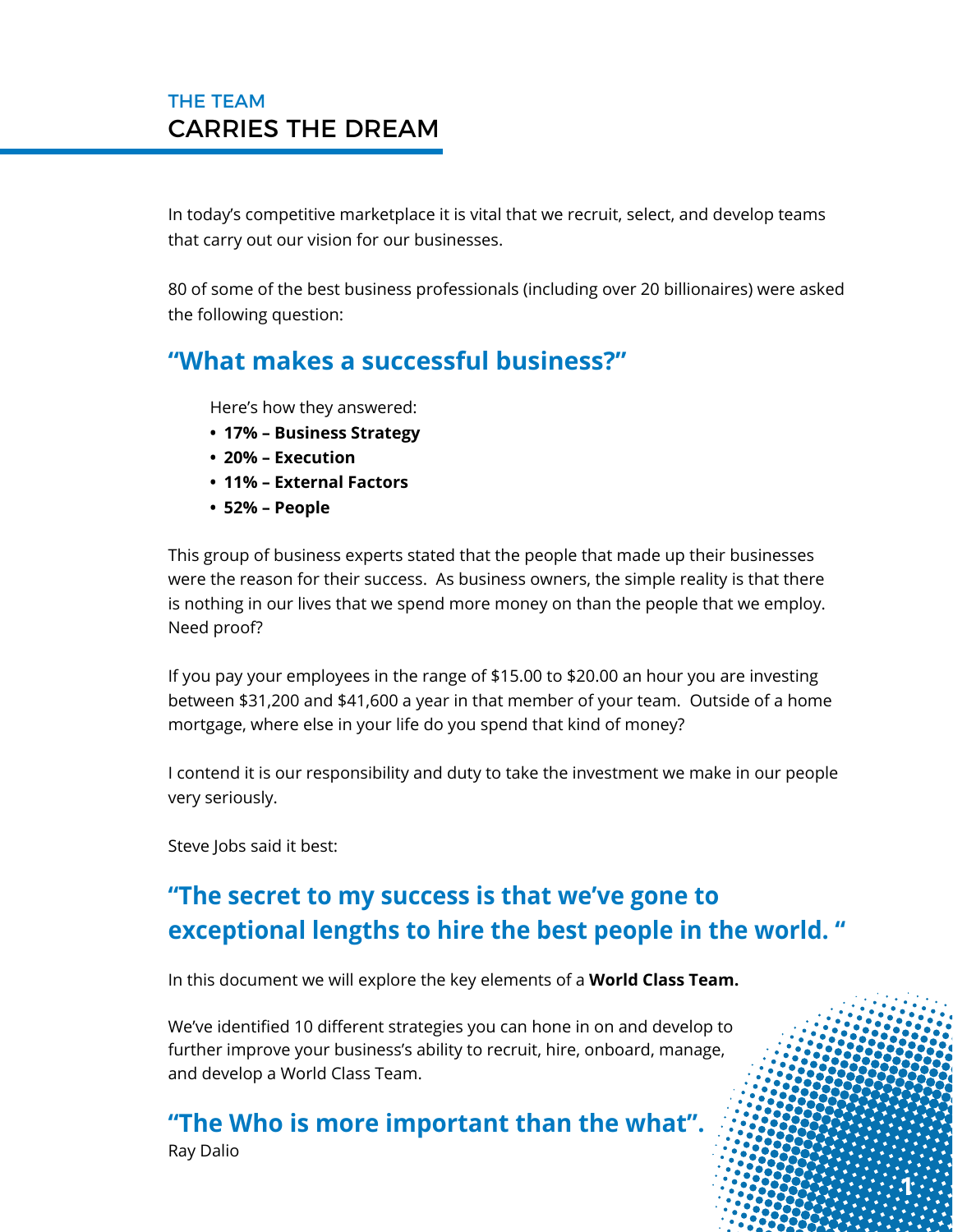#### **Know Who You Are – Your Founding Statements 1**

A world class team has a strong foundational understanding of the business they work for. They know, understand, and live out the founding statements of your organization.

 **The Founding Statements your business needs include your:** 

- **Vision**
- **Mission**
- **Values**
- **Code of Honor**
- **We Believe Statements**
- **Accountability Ladder**

Your vision is your "why" statement. The vision is the reason you and your organization exist. "A" Players will find an overlap between your company's vision and their own personal vision. This becomes a win-win situation full of personal and professional growth.

The mission is your "how" statement. The mission will guide your team on "how" to execute on the vision.

The values are the behaviors of your team. They exemplify how you behave both individually and collectively as a team.

The Code of Honor is what protects the vision, mission, and values. The Code of Honor is a set of rules that governs the behavior of your team. The Code of Honor protects your organization's culture.

The "We Believe Statements" are the promises that you make to your community. These statements are tangible items that people can visibly see and when executed on are the items that help to build trust with the people you serve.

 **2**

The Accountability Ladder is a tool that allows you and everyone on your team to become efficient problem solvers. The Accountability Ladder increases your team's ability to figure stuff out.

For more on founding statements – Let SIDECAR be your guide and help you create your founding statements as you go through our training on building a healthy organization.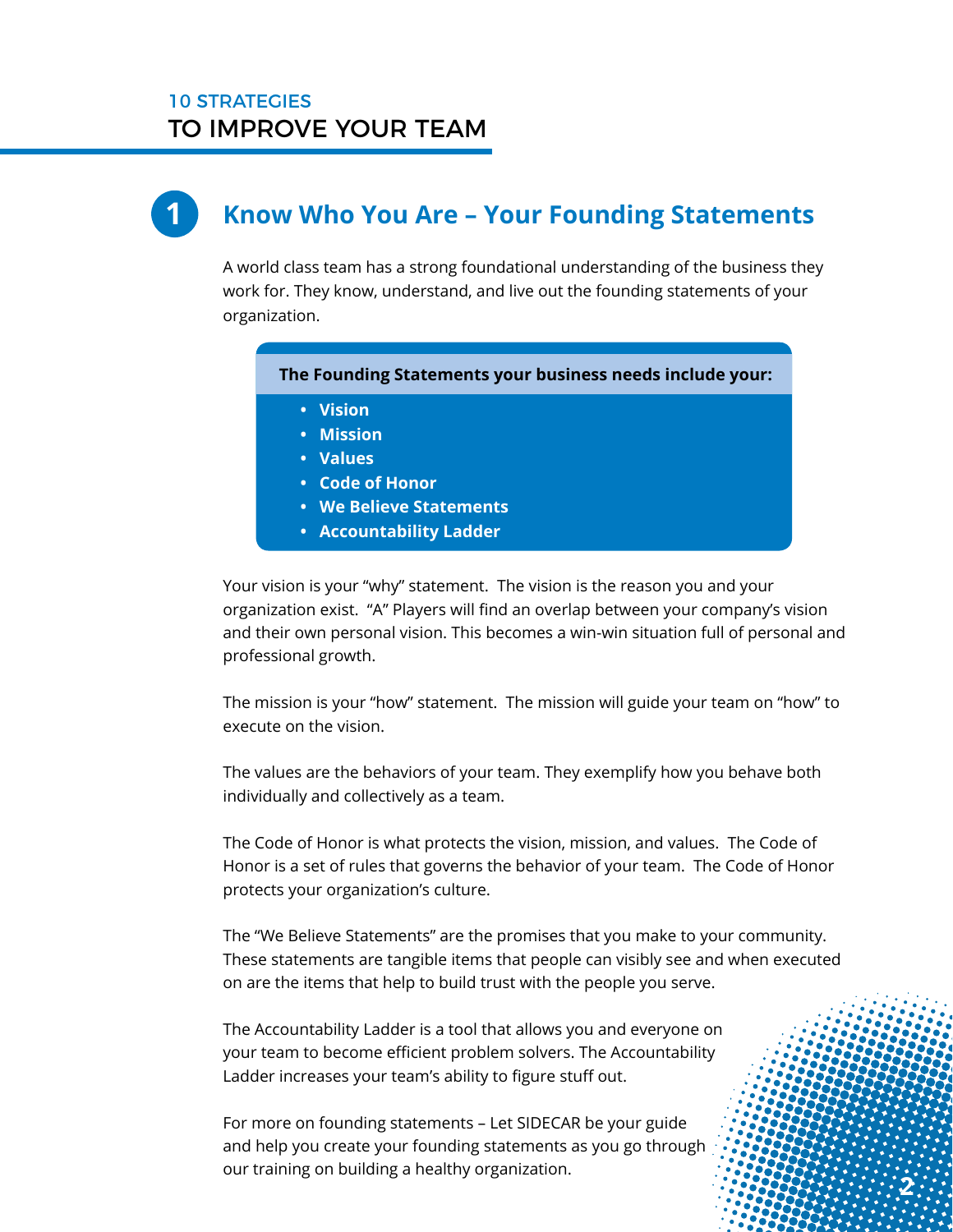Your founding statements need to live everywhere in your business. Do the tangible things like putting up posters in your office, posting them on your website, make sure your team sees them every day.

Once you've created your business vision and infused it throughout your organization. You need to connect that to the personal visions of your team members.

What do your team members want? Why did they apply for and accept the position they are in? What are they looking to get out of their employment with you?

Your ability to connect your founding statements to the personal visions of your team members will ultimately determine the success of your business and create causally motivated rock stars. More importantly, your founding statements make the biggest impact when lived out in every area of your life. These intangible measures quickly add up.

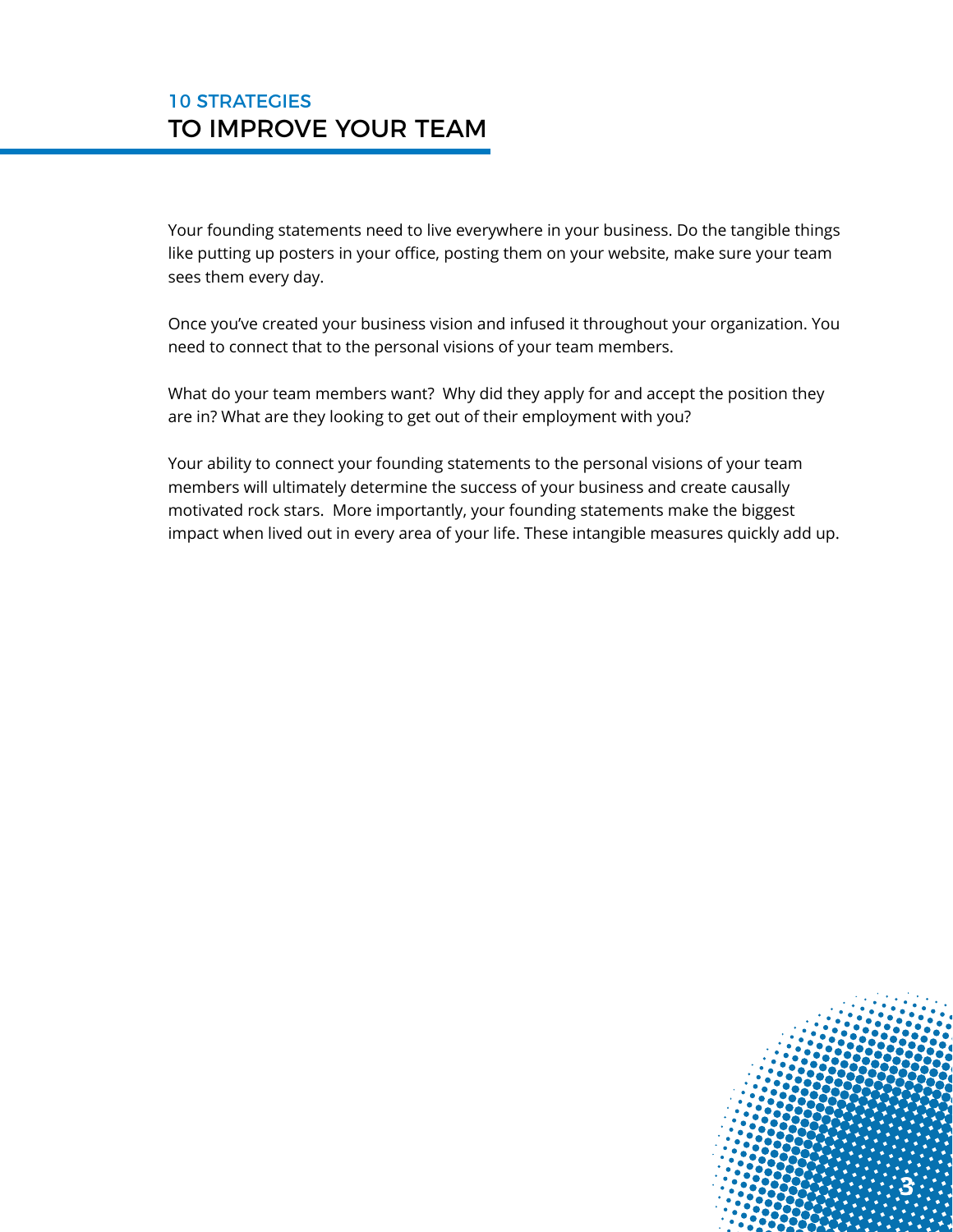#### **"A" Players Defined 2**

When you are searching for a new team member to add to your organization – you've got to define the standard that you are looking for. Set your mind on finding an "A" player and don't settle for anything less.

#### **What is an "A" player?**

An "A" player wants to be a part of something special. They want to know the vision of the business, where they fit in to it, and how they can contribute.

"A" players want to win! They understand that organizations don't grow until the people within the organization grow. They want to grow as an individual and therefore grow the business!

"A" players don't want to be micromanaged. They want autonomy. They want directions and clear expectations – followed by the opportunity to produce.

"A" players want to be able to create better solutions and have the opportunity to lead. They want to innovate, quantify, and orchestrate systems and procedures to make the organization better.

"A" players want a team atmosphere that provides the opportunity to create connection with their team members. Your Employees spend 40% of their lives at work – They deserve to do life with people they enjoy, respect, and at the end of the day can laugh and cry with.

"A" players want to make more money and realize that if the organization does not make more money, they won't make more money.

"A" players want feedback and constructive criticism, because they are constantly trying to get better.

Lastly, "A" players seek clarity because clarity breeds consistency and consistency compounds with rich rewards both personally and professionally.

What "A" players don't want:

- To work with Toxic people
- To work with "C" players
- To be micromanaged
- To be part of a losing company

**Now that you understand what an "A" player looks like – let's continue with how to find them.**

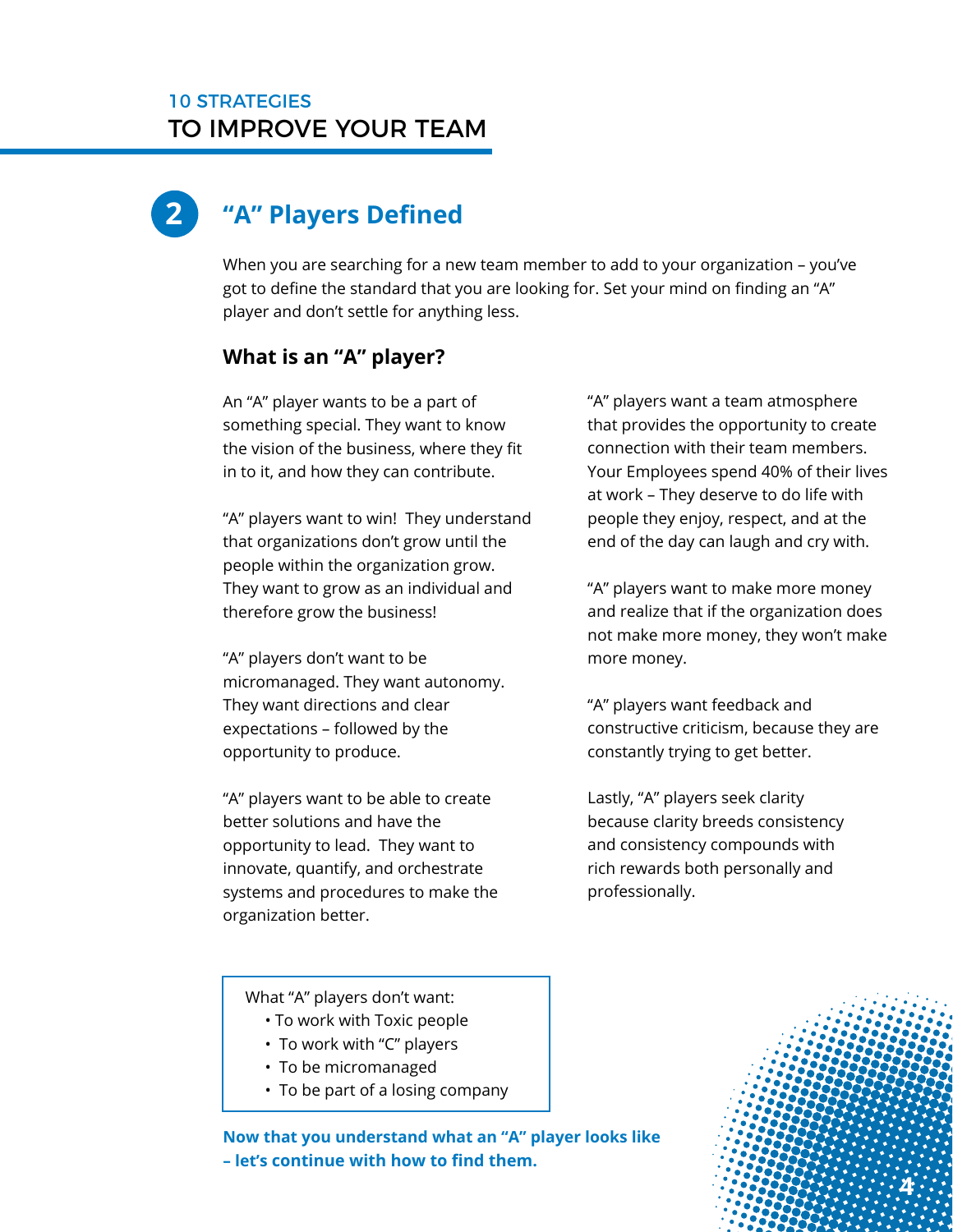# **3 Time Optimization Exercise**

Let's start with you, the business owner. It's critical that you understand the value of your time and know where you are spending it. You have a zone of genius and need to spend your days living there. By getting the most possible out of every second you will maximize your ability to produce. It starts with each role in your organization and the requirements of time to execute the responsibilities at the highest level possible. Where is your time and energy going? As the leader of your organization you need your focus solely on the vital things that will grow the business and provide transformational customer experiences.

 **As a chiropractor your time needs to be spent in three roles:**

- **The technician**
- **The manager**
- **The entrepreneur**

Spending too much time in technician-only mode strains your business. Failure to operate from the managerial role, results in your daily business operations slipping and your team not being led as they need to be. Starving the entrepreneurial spirit leads to burn out and loss of your big vision goals.

Download the time optimization worksheet below. This exercise is beneficial for you as well as your team. Think of this as taking inventory on your time. As you and your team walk through this exercise on a regular basis you will see where the greatest productivity is taking place and where time is being wasted on non-essential activities.



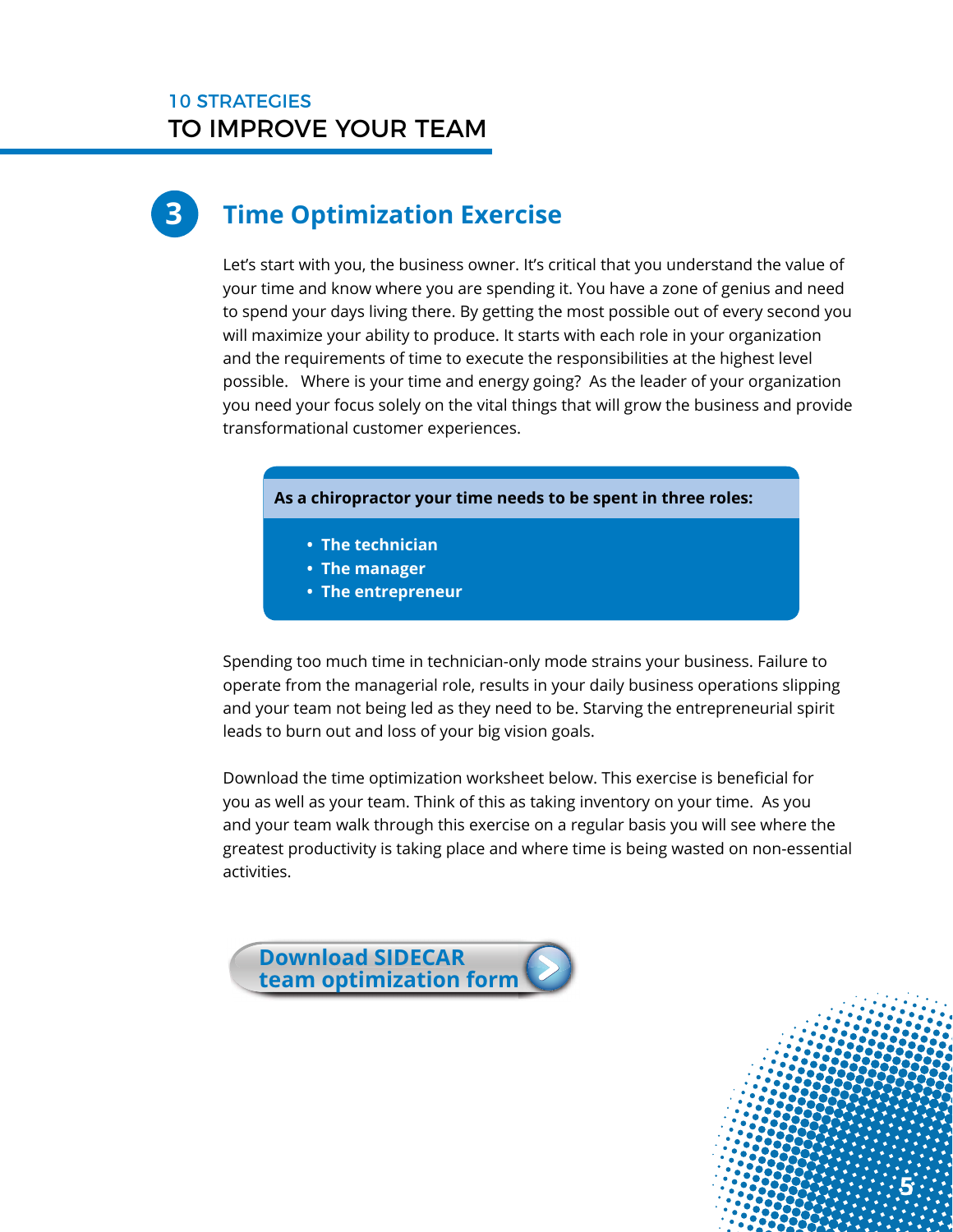# **4 Staffing Recommendations & Team Compensation**

#### **"How many staff do I need?"**

It's a great question and one on the mind of most chiropractors.

The reality is that this decision is a delicate and important balance.

The first rule - **hire in anticipation of growth** – waiting to hire until you need another team member handicaps you. It will bottleneck your clinic growth and puts more pressure on you to hire fast. This leads to filling positions with warm bodies instead of selecting and hiring true talent.

In a chiropractic office, your staffing recommendations are determined by the number of patients you see per week. Below are our recommendations:

- 0 75 Patient Visits: 1 Staff
- 75-250 Patient Visits: 2 staff
- 250+ Patient Visits: 3 Staff

**Note:** *If your office performs adjunctive therapies that requires hands-on patient care – increase these numbers by 1 tech.* 

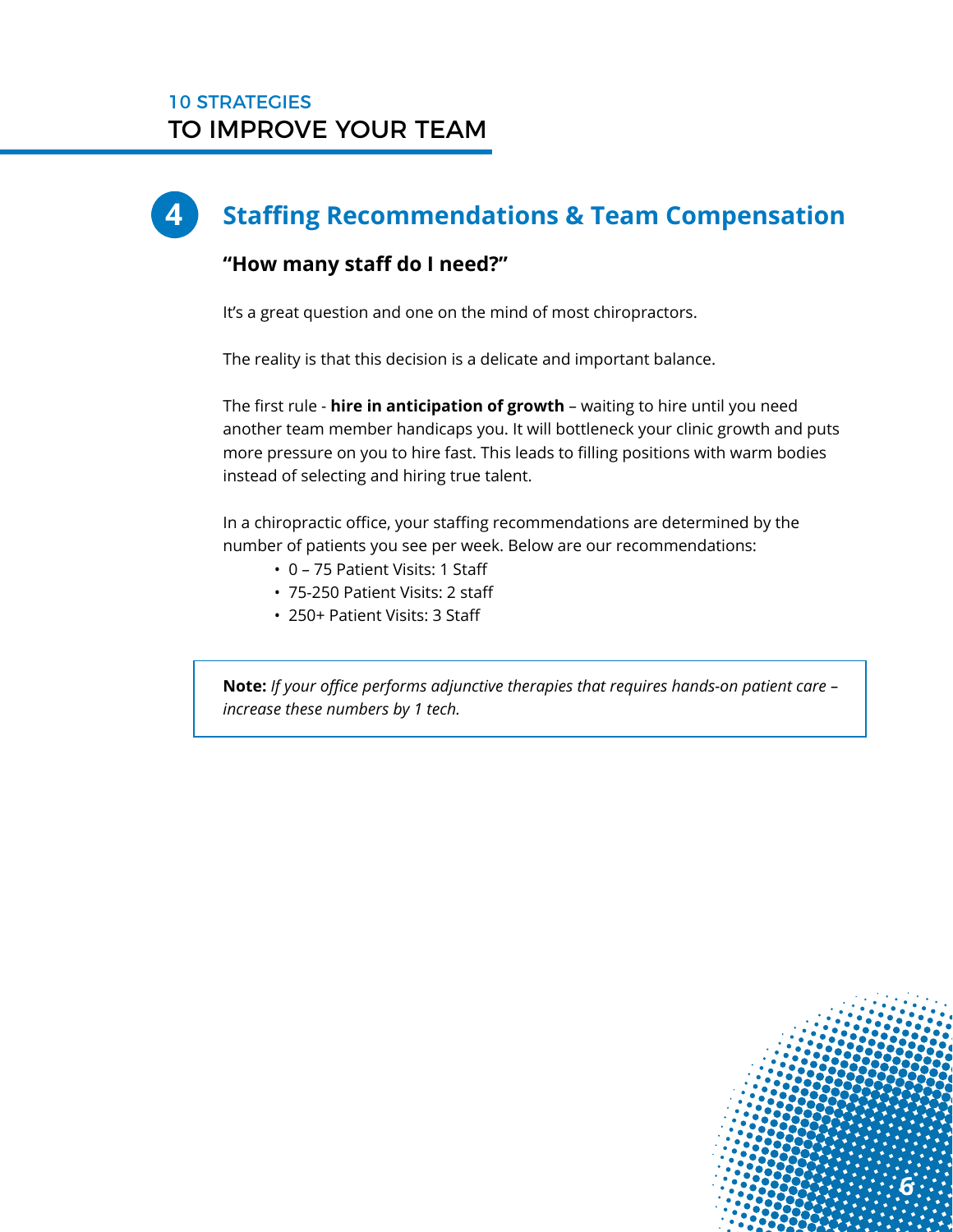#### **"How much do I pay them?"**

We recommend that your labor efficiency for your team should be between 16-18% of collections. You have to be willing to hire in preparation for growth and not be stuck hiring in response to growth. **If you stay disciplined in your hiring process you diminish the tendency to make bad hires. If you stay disciplined in the hiring process and hire out of preparation, not desperation, your turnover rate will plummet and the number of A-players you add to your team will increase.**

You also need to understand the importance as a business owner of investing back into your team. Know your numbers so that you know when to invest back into the team. Your numbers will guide you to know when you need to hire.

Your overall salary cap, which includes your team compensation plus your own current wages should fall between 30-40% of your total business revenue. Don't leave your salary out of this conversation. If you do, it sets you up to make poor decisions. Leave your ego at the door.

We believe that putting a minimum of 20% to the bottom line of your business keeps you in a healthy, viable state. Controlling and understanding your team compensation will put you in the position to hit this benchmark.

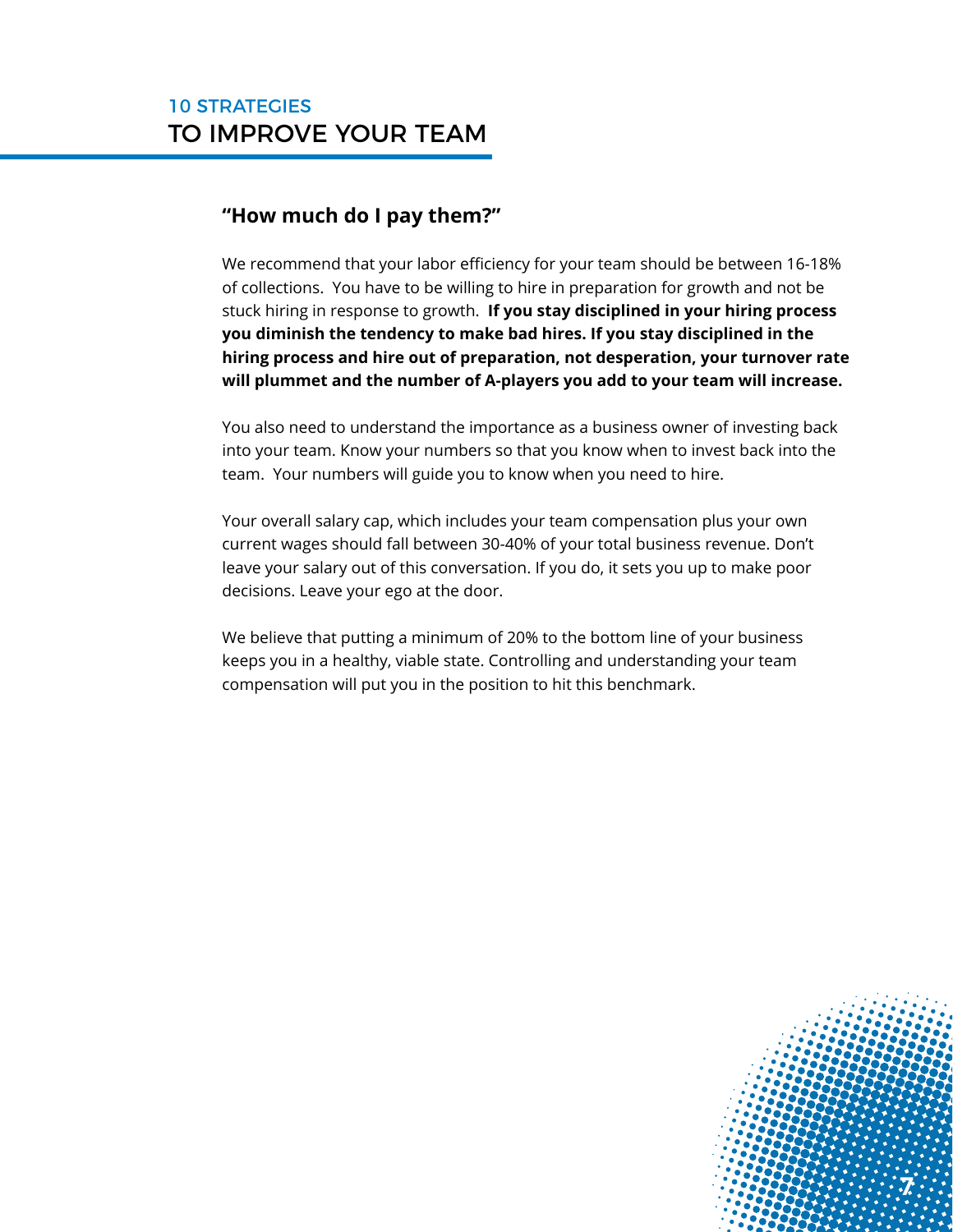# **5 Recruiting & Selecting Talent**

As a business owner – you can never be held hostage by any one employee. The more "A" players you find the easier it becomes to create a team that isn't dependent on the efforts of any one person.

The key to recruiting is to never stop. We always need to be on the search for great people to add to our organization.

Your team is made up of people and, therefore, is subject to constant change. You never know what is going to happen to your current team. Life is full of curveballs – the more people on your team the more you will deal with this. Employees get sick, decide on different career paths, change personal goals --- the list goes on!

We recommend that you are constantly keeping your eyes open for a potential new hire. The fact is that we can't lie victim to our circumstances. You have to be proactive in your approach of maintaining a World Class Team.

This means being observant and always keeping an open mind. When you're at a restaurant, observe your server. Is he or she an "A" player? One of our favorite lines that has produced a number of "A" players over the years goes like this:

"If you have any friends that are just like you, would you mind sending them my way? We are always looking to add great people to our team."

We recommend that you develop your "bullpen." Establish a short list of qualified people that can either begin the hiring process or are already in the process. A great place to start with is by asking your current team. "A" players tend to know and associate with other "A" players. There's a good chance that the current rock star team members have friends that would be fantastic on your team.

Remember, if you don't ask you, you won't receive.

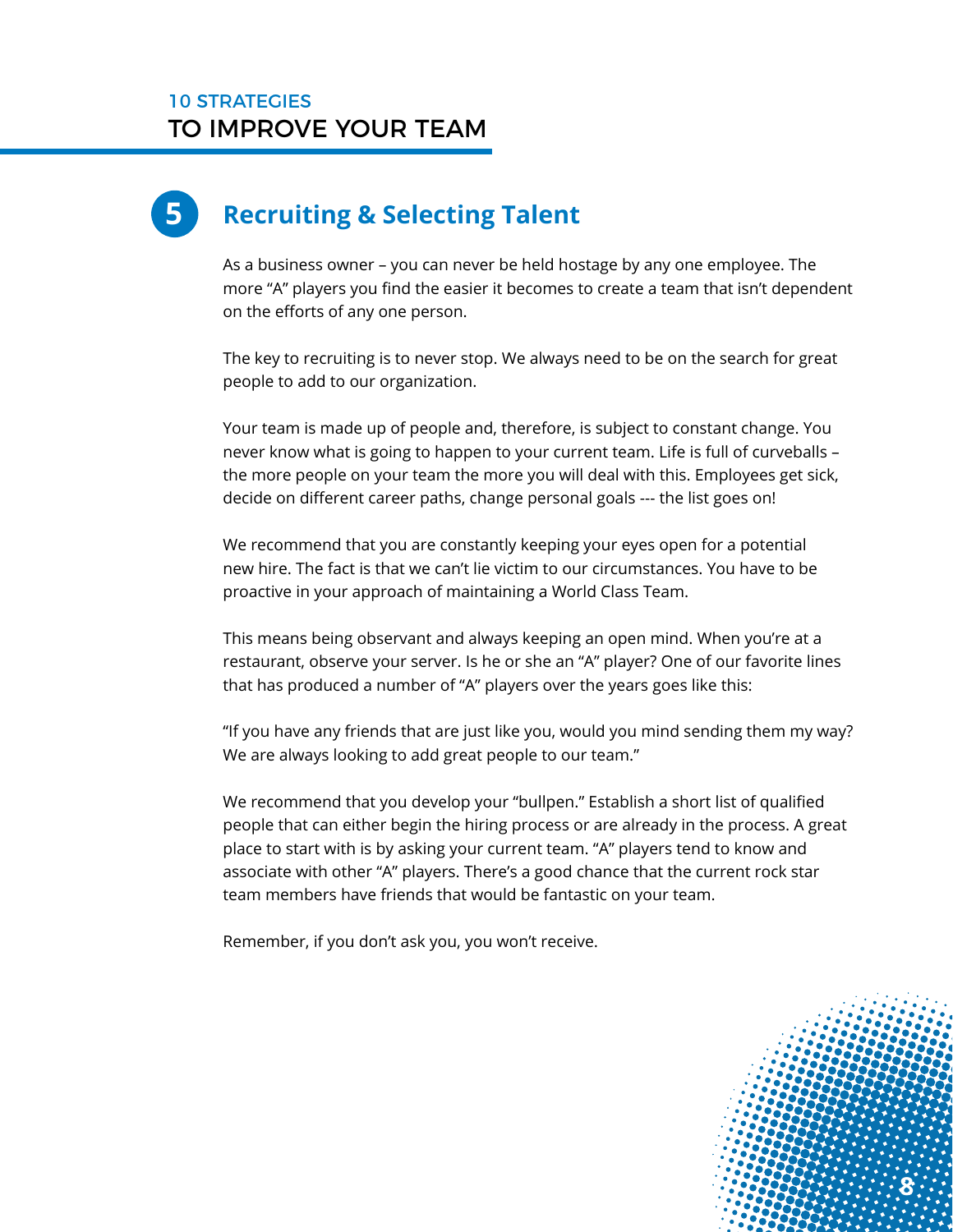#### **What's your Hiring Process Look Like?**

Have you ever looked up the steps it takes to become a Navy Seal for the U.S. Navy? It's one of the most rigorous processes out there.

Now, you're not looking for Navy Seals to join your team – but if you can get people anywhere close to that your business will be much better off!

You need to strategically place hoops in your hiring and employment process for team members to jump through. Think assessments, specific questions, structured interviews that are strategic and focused on getting results.

This might sound like a lot of work but the reality is that 90% of it can be automated.

If you want people who really want the job (which you do), you've got to have a hiring system in place that ensures they are the right candidate. Make sure you've asked all the hard questions, pressed into the uncertainties and eliminate any secrets. Setting clear expectations from the jump creates a win-win scenario for both parties.

Frontloading your efforts here will lead to lower turnover and improved team performance.

At SIDECAR, we've developed a hiring system that ensures you end up with the best talent. Contact us for more information.

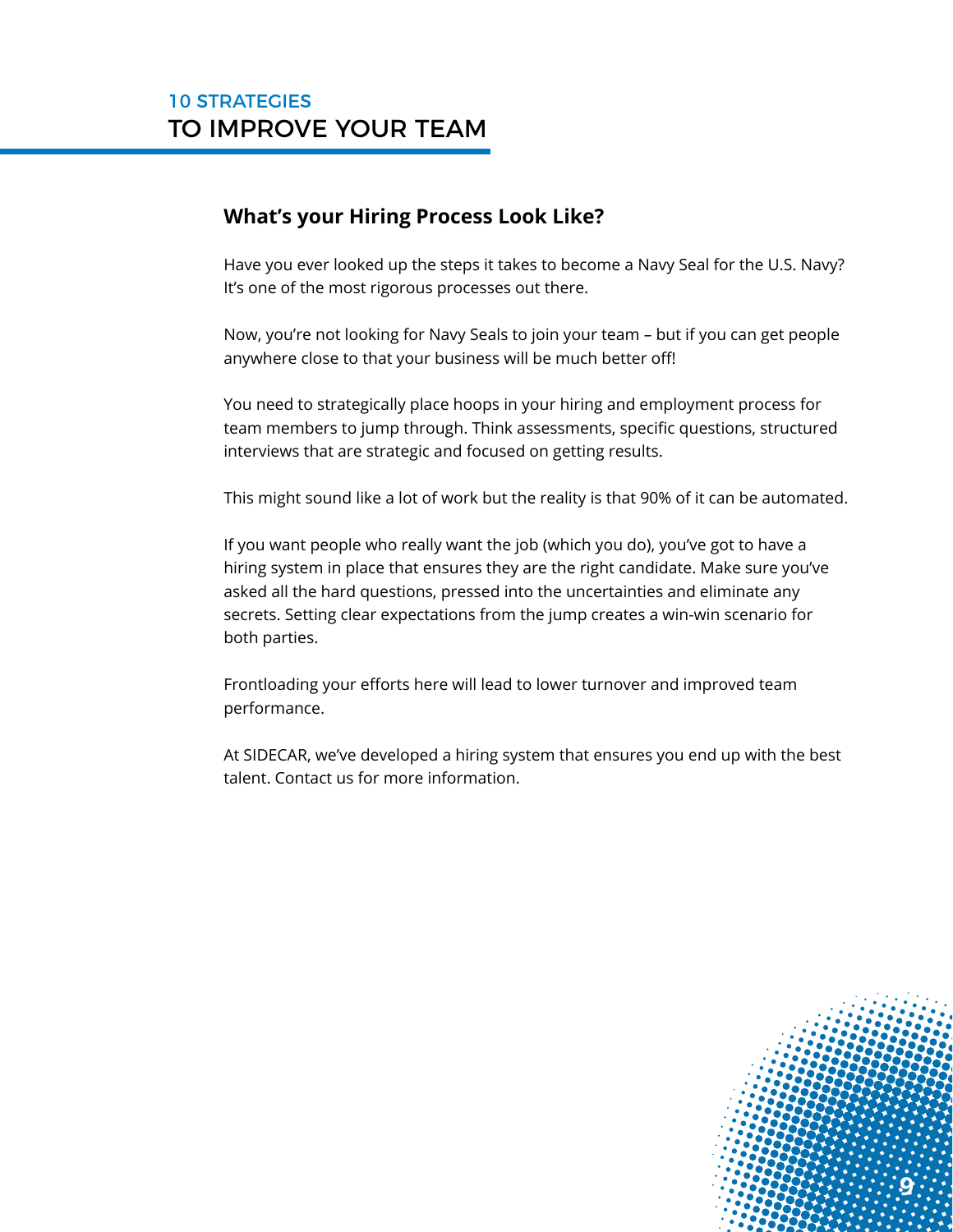## **6 Onboarding**

The first 90 days of employment are critical! Each step in your onboarding process needs to be mapped out to create and maintain a World Class Team.

You wouldn't purchase a new vehicle without a test drive.

There's a reason most products available today come with a free trial.

When it comes to your team – both parties need (and deserve) a trial period.

You need to offer new hires the opportunity to sample your business. This starts in your hiring process. Prior to being offered the position the new hire should have had at least a taste of what the job is like.

After hiring, make it clear that the first 90 days is a feel-it-out period. Both parties need to ensure the job is the right fit.

At 90 days, a performance review should be scheduled. This is an opportunity for a clean break if things just aren't working out.

Every system in your office needs to be documented to their exact specifications. Don't be held hostage by one team member who is the "only one who know how to do that."

Our advice? This is a great opportunity to leverage technology. Record videos and document everything in your office. Then save them forever. This will fast track your onboarding process and lessen the amount of 1-on-1 teaching time that is needed.

During the onboarding process, you want to do everything in your power to get the new team member up to speed *– fast.* The goal is to get them ROI-positive in two weeks.

Remember, this is the biggest investment you will have in your business.

You need to put in the work on the front end to reap the benefits for years to come.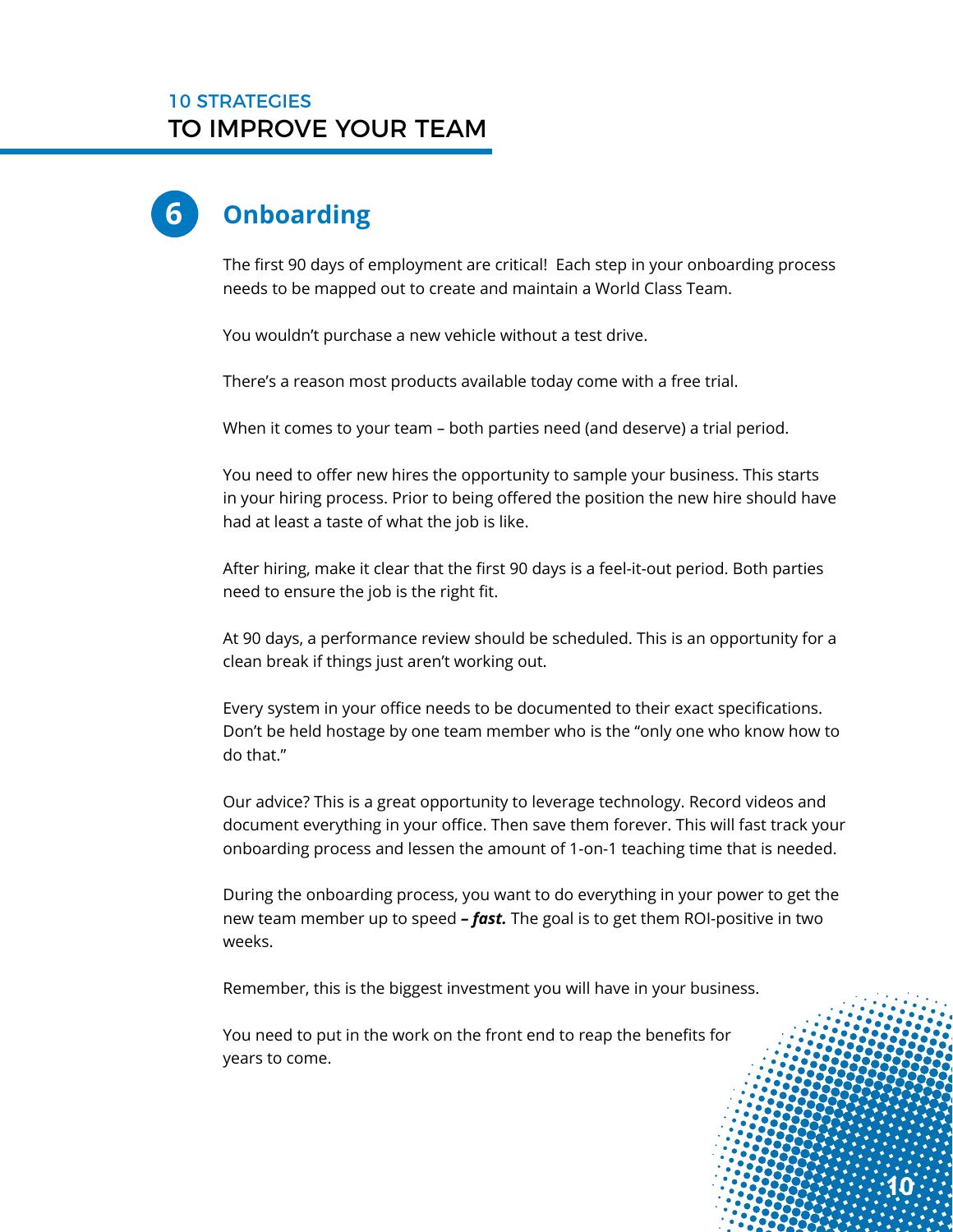# **7 Peak Performance Process**

You know how important communication is to your success. Do you have a communication system?

If you don't, you need one -- The Peak Performance Process.

The Peak Performance Process replaces weekly and monthly staff meetings. It gives your team the ability to communicate real-time and encourages everyone to get better every shift.

There are three components to the Peak Performance Process: Preparation, Performance, and Polish.

Preparation is where your team is performing all the necessary duties to get the office ready to serve patients. Each position has a checklist that clearly defines what needs to be done.

Then, the performance happens. You and your team serving patients and creating experiences.

Lastly, you and your team polish. It's a simple 5 to 10-minute conversation centered around the following:

- What went well?
- What could we have done better?
- Discuss current company goals
- Constant reminders of the founding statements

Daily communication ensures everyone is on the same page, allows you to make quick, swift corrections, and eliminates forest fires.

 $\cdot 11$ 

If you want to learn more about how to master communication with your team and your patients – SIDECAR is your guide.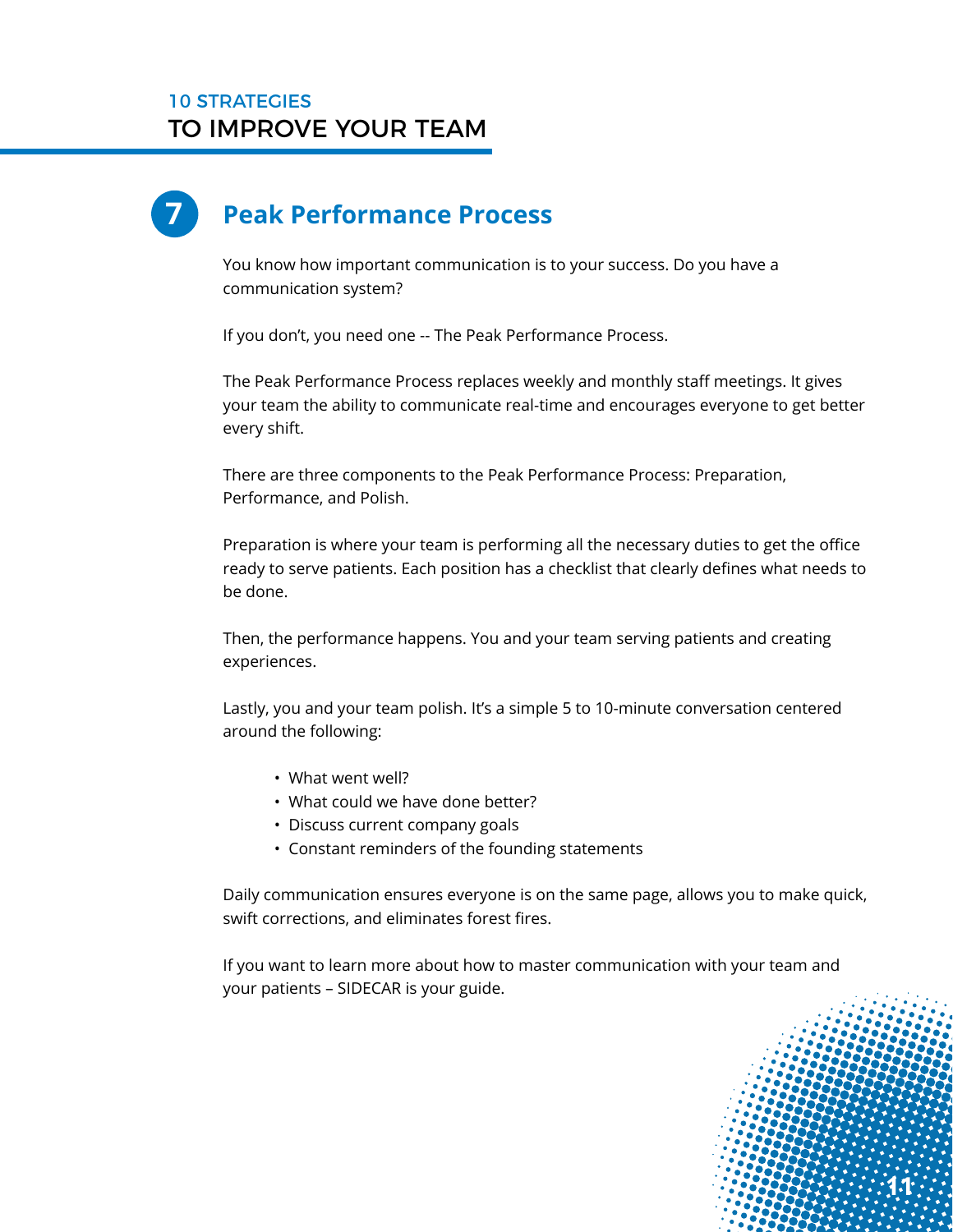# **8 TIRP & Profit-Sharing System**

Once you've invested in a new employee and they've completed the onboarding process – the training doesn't stop. You now have the responsibility to continue to develop them.

The ultimate goal? We want to create leaders. Develop your team into the best possible people they can be.

The **Team Improvement Rewards Program** (TIRP) is a 2-year development program that is designed to improve your employees both personally and professionally. The success of TIRP lies in its simplicity. One resource is designated for each month to be completed by the team member and reviewed with you.

These meetings are concise and review the action booklets that have been created. The meetings allow the team member to voice their concerns and ideas. The meetings create a culture of trust.

In addition to these monthly meetings – be fluid. When issues arise – address them immediately. Don't ever wait to bring up an issue.

Once a team member completes the TIRP – they are eligible to be a part of your leadership team and enroll in the profit-sharing system. This ensures that these employees continue to grow, develop, and lead.

Another communication tool that we recommend is developing job scorecards.

A job scorecard provides clarity and sets expectations for your team. The scorecard is the center of truth. Your communication to your team is driven by this scorecard. Remove the hurdles to their success! Let them know exactly how they are doing.

A job scorecard creates clarity. Clarity creates consistency. Consistency compounds.

 **12**

Here is how we recommend you evaluate your people:

- **1** Adherence to the founding statements
- **2** Job responsibilities
- **3** Key Performance Indicators (KPIs)
- **4** Participation in TIRP or Profit-sharing program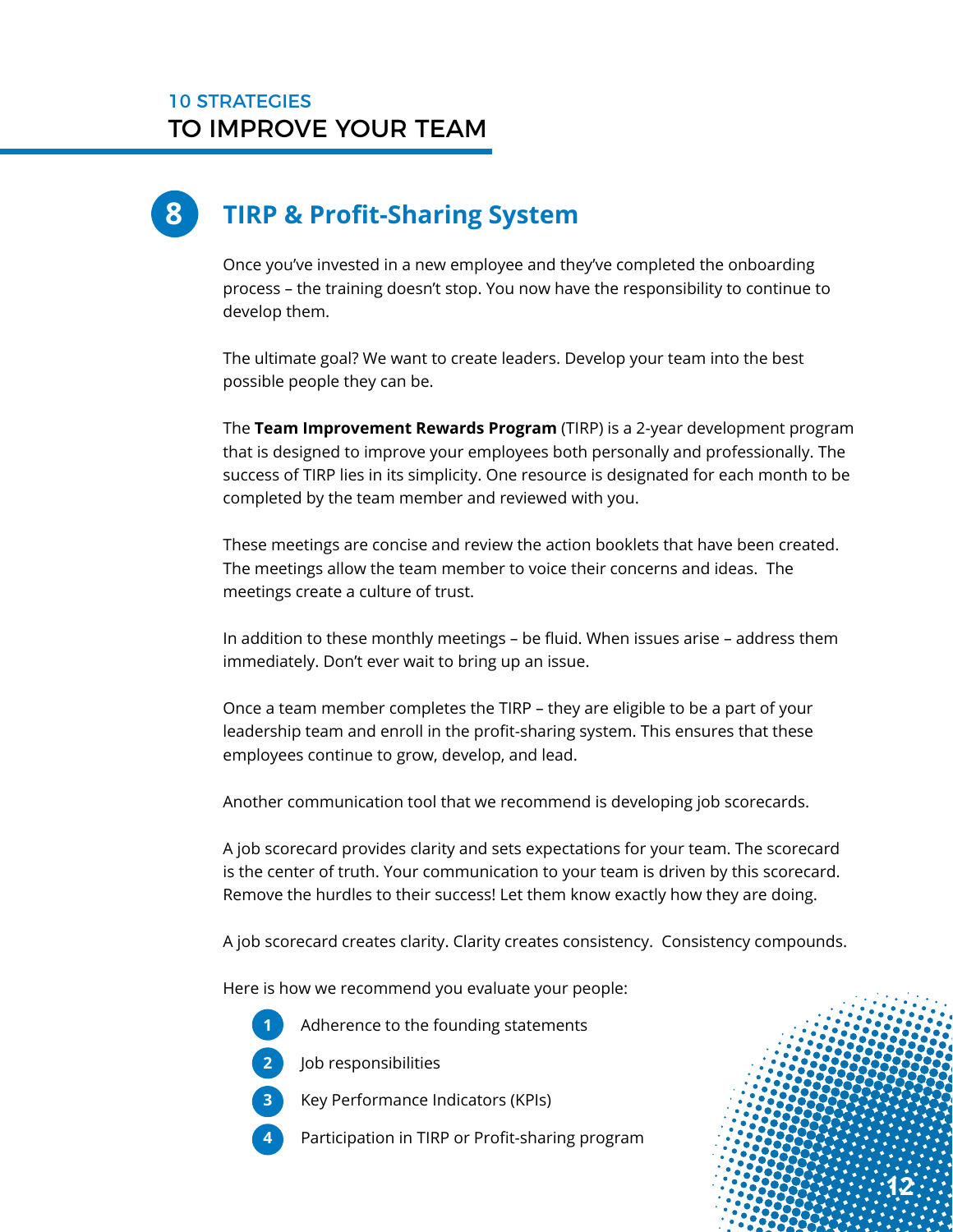### **9 Accountability Ladder**

The Accountability Ladder is a simple tool that has proven to be instrumental in developing a healthy company culture. The purpose of the Accountability Ladder is to get each member on your team to understand that you don't need a title to be a leader. Keep yourself and each other accountable. The company goal is to operate "above the line".

| Above<br>The<br>Line |                  | 10. Do It                  |  |
|----------------------|------------------|----------------------------|--|
|                      | 9.               | Solve It                   |  |
|                      | 8.               | Own It                     |  |
|                      | 7.               | <b>Acknowledge Reality</b> |  |
|                      |                  |                            |  |
|                      |                  |                            |  |
| <b>Below</b>         |                  | 6. Wait and See            |  |
|                      | 5.               | Cover Your Tail            |  |
|                      |                  |                            |  |
|                      | 4.               | Tell Me What To Do         |  |
| The                  | 3.               | <b>Finger Pointing</b>     |  |
| Line                 | $\overline{2}$ . | <b>Make Excuses</b>        |  |

#### Accountability Ladder

The Accountability Ladder, when implemented correctly, becomes part of your company DNA. Team members are able to refer to the accountability ladder in conversation and help steer one another to operating "above the line."